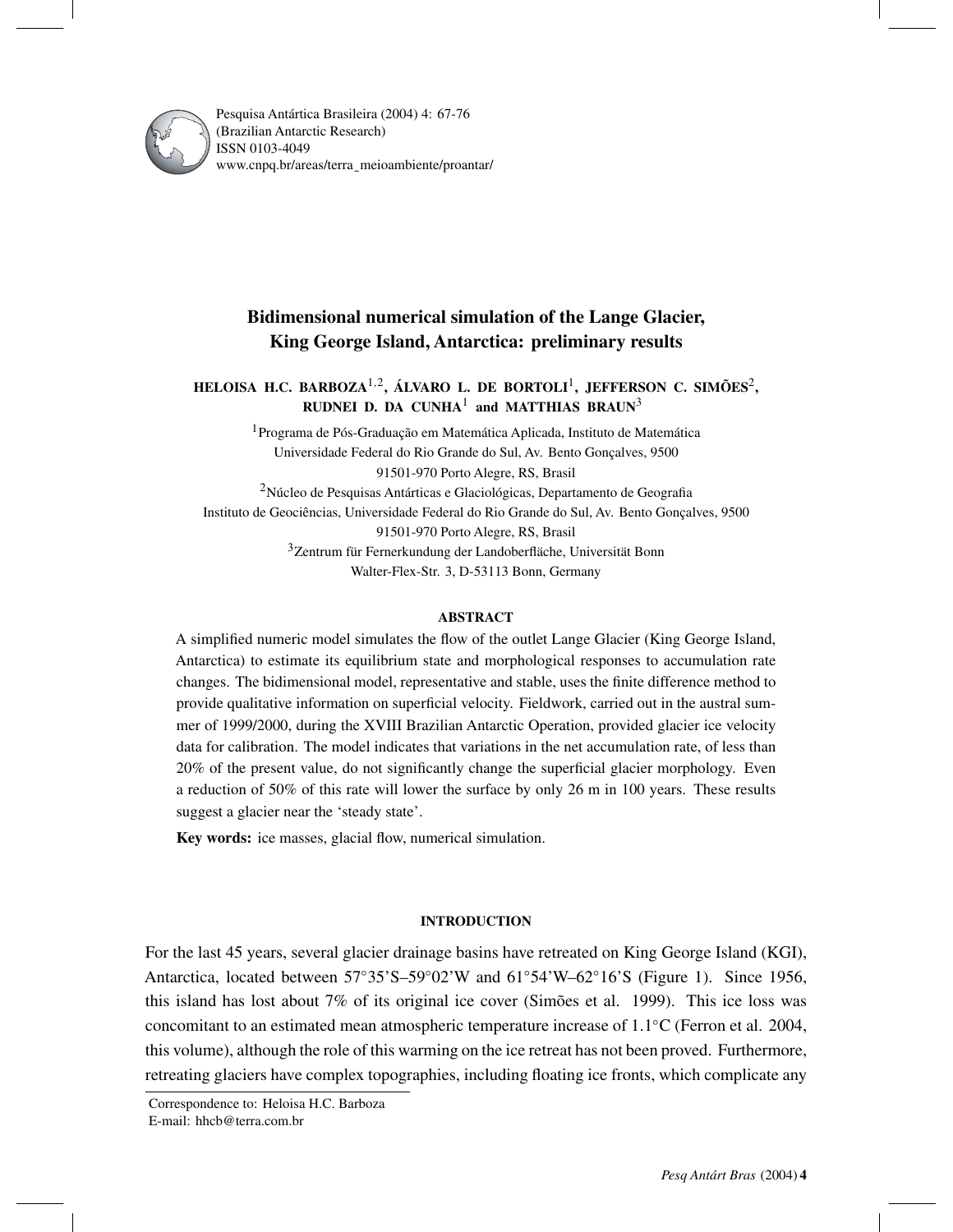environmental interpretation about recent morphological changes. It is necessary, therefore, to proceed with further studies to check the reasons of these modifications. In this paper, we use a simple ice flow model to calculate the internal deformation of Lange Glacier, one of the main outlets of the KGI ice cap, and to obtain information about its state of equilibrium and responses to changes in the net accumulation rate.



Fig. 1 – Lange Glacier drainage basin location in King George Island (KGI) ice cap. Stippled lines mark drainage basin divides. Inset locates KGI to the west of the Antarctic Peninsula.

### **THE LANGE GLACIER**

Lange Glacier, a main outlet of the KGI ice cap, flows towards Admiralty Bay (Figure 1). Its drainage basin covers  $28.3 \text{ km}^2$ ; it is 6.2 km long across the longitudinal axis, 5.0 km wide in the intermediary portion and its front has a width of about 2 km. The drainage basin was determined using a SPOT satellite image (Simões et al. 1999), radio echo-sounding points (Macheret et al. 1998, Macheret and Moskalevsky 1999), and ice velocity measurements. Field measurements (Simões et al. 2004, this volume) and the presence of sediment plumes in front of its terminus (Pichlmaier et al. 2004, this volume) point to a warm glacier profile. Lange Glacier has had the greatest ice front retreat on KGI since 1956 (Simões et al. 1999), a 1.4 km withdrawal, losing a total of  $2.0 \text{ km}^2$  (Arigony-Neto 2001, unpublished).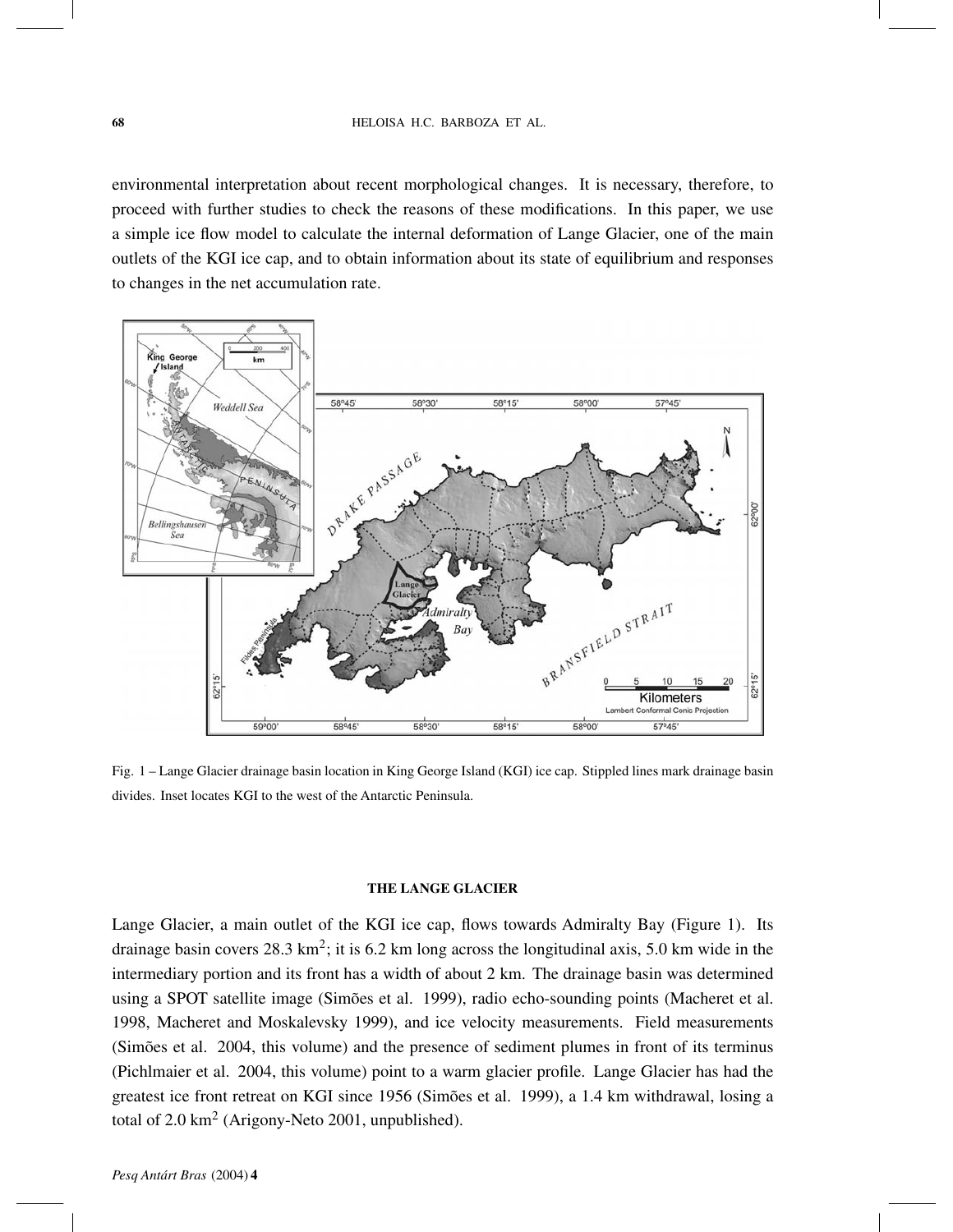#### **DATA SOURCES**

During the XVIII Brazilian Antarctic Expedition (austral summer of 1999/2000), 21 stakes were fixed on the Lange Glacier surface, in order to measure the ice velocity on the glacier's surface. Two DGPS (Differential Global Position System) with centimetric precision (MAGELLAN PRO MARK 100) were used (Braun et al. 2001), one was kept in a fixed position as a reference, and the other was moved among the stakes to measure their displacement. Depending on measuring time and satellite configuration, measurement errors were in the 5 cm range. Additionally, errors due to melting/compactness of the superficial snow cover or stake relocation, due to melting, were estimated to be less than 10 cm.

The position of these stakes and their velocity vectors are shown in Figure 2. Results confirmed the theoretical expectations. For example, stakes next to the drainage basin limits, determined from the satellite image, move slower than those at the glacier's center. Braun et al. (2001) provides further details on the methodology of these measurements.

The superficial topography, along the 6.2 km profile A-B (Figure 2), from the ice divide to about 400 m above sea level (a.s.l.), was obtained from DGPS surveys carried out in the summers of 1997/98 and 1999/2000 (Braun et al. 2001). Below 400 m of altitude, the topography was derived from the Admiralty Bay map (1: 50,000), published by the Polish Academy of Sciences (Battke 1990). The subglacial profile was obtained using data collected from a radio-echo sounding survey, carried out by Norbert Blindow of the *Universität Münster*, in the summer of 1997/98, and complemented with data from Macheret and Moskalevsky (1999). Figure 3a shows the superficial and subglacial profiles used in the model. Simões et al. (2004, this volume) provided information on the temperature distribution near the ice divide; for each 10 m there was a temperature decrease of 0*.*3◦C.

# **THE NUMERICAL METHOD**

Common methods employed for the solution of fluid/solid deformations are those of finite differences and finite elements. The finite differences method, used in this work, is a simple and efficient method (Anderson et al. 1984).

In order to simulate the ice flow, the Navier equations, with special stress-strain relations, can be employed. However, experimental data show that the velocities of Lange Glacier are sufficiently small, less than 1 m day<sup>-1</sup>, therefore allowing for some simplifications. In this way, an energy equation is employed to obtain temperature variations. Mass conservation along the domain is based on the cross-area variation.

The average ice velocity through a vertical column, at a point on the ice sheet or an ice cap, is defined by:

$$
V = V_i + V_b \tag{1}
$$

where  $V_b$  is the basal sliding velocity and  $V_i$  is the average internal velocity of deformation. In this study, unrealistic as it may appear, we do not calculate  $V_b$ , even though the ice-rock interface is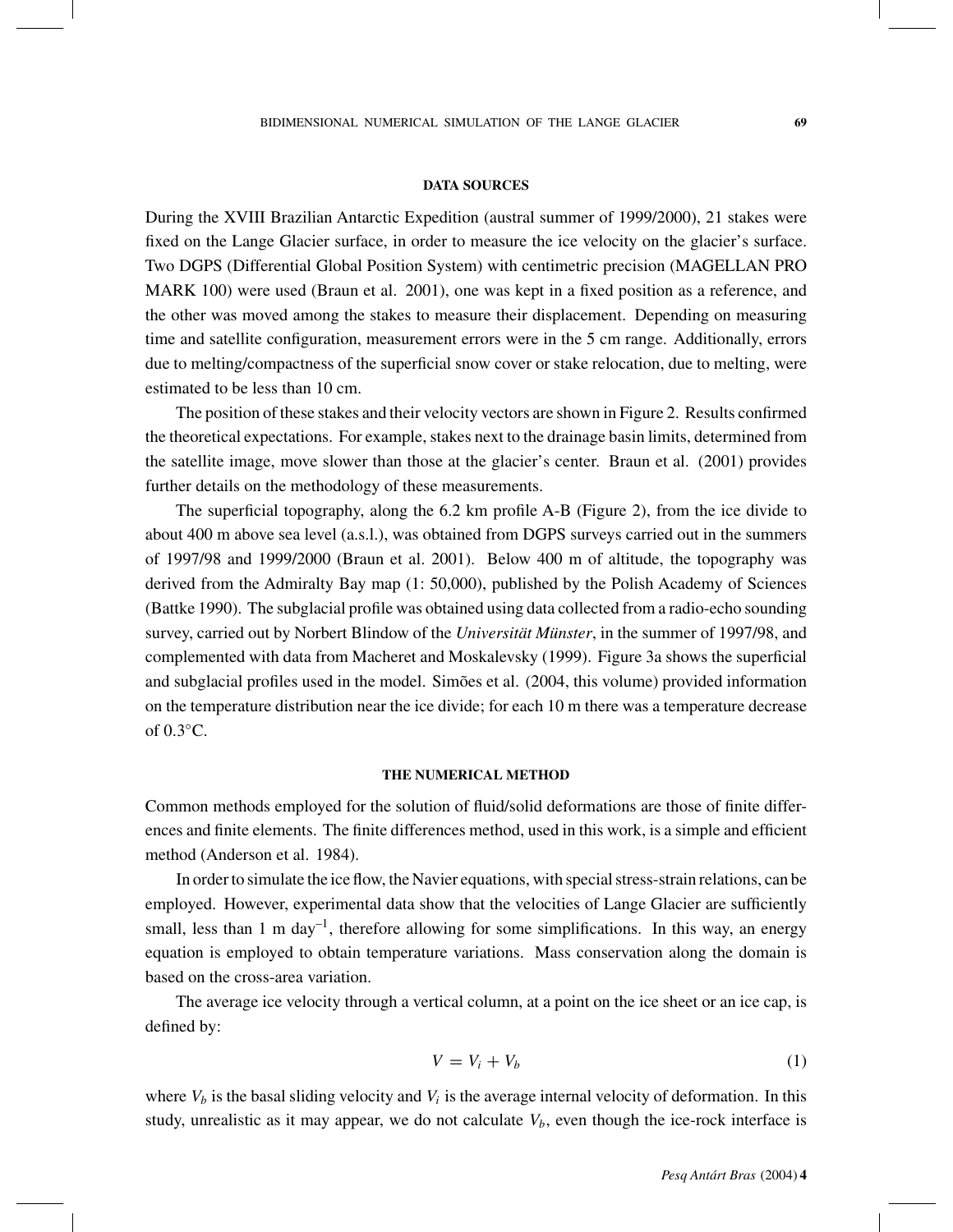

Fig. 2 – SPOT subscene displaying Lange Glacier and its superficial movement pattern with velocity vectors. LineA-B marks the profile modelled in this study.

probably at the melting pressure point. *Vi* is obtained using an empirical relation (Paterson 1994):

$$
V_i = A_1 \tau_b^n h \tag{2}
$$

with  $n = 3$ ;  $A_1$  is an empirical parameter, which depends on the ice temperature, crystal size and orientation. We adopted the value  $A_1 = 9.512910^{-25}$  Pa, *h* is the ice thickness; tension  $\tau_b$  is calculated using equation (3).

$$
\tau_b = \rho g \alpha h \tag{3}
$$

where  $\rho$  is the average ice density, *g* is the gravitational acceleration, and  $\alpha$  the large-scale surface slope. The convected energy equation is parabolic, enabling the use of central differences approximations for convective as well as diffusive terms (De Bortoli 2000). Therefore, a successive under-relaxation (SUR) scheme is employed with a relaxation coefficient of order 0.8, which is common for incompressible flow situations.

The energy equation (1) for bidimensional flow can be written, in generalized coordinates, in the following way: *S* contains the source terms, *T* is the temperature, *u* the horizontal velocity, *α*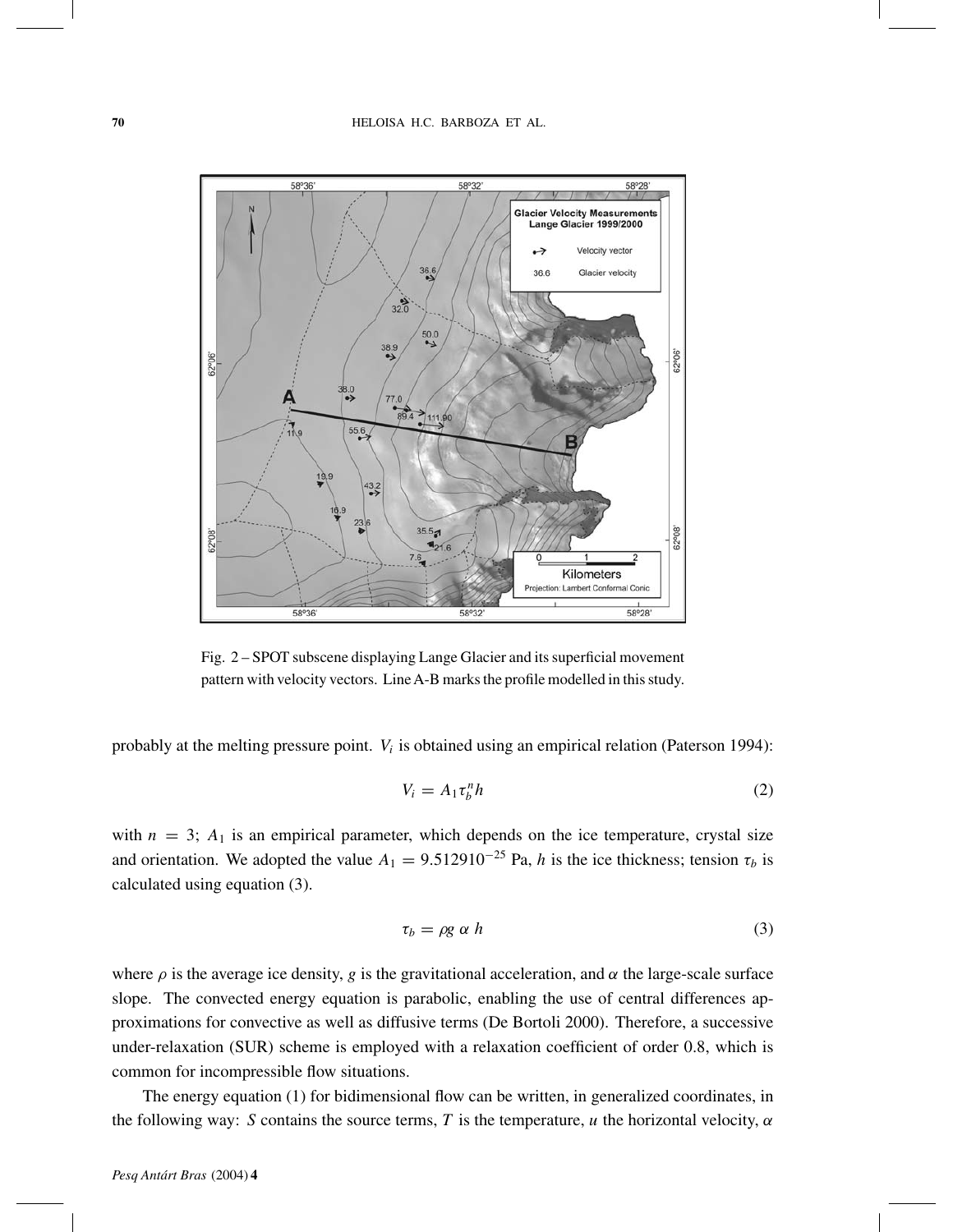the thermal diffusivity, *t* the time and *x* and *y* the coordinate directions.

$$
\frac{\partial T}{\partial t} + u \left( \left( \frac{\partial T}{\partial_{\zeta}} \right) \zeta_{x} + \left( \frac{\partial T}{\partial_{\eta}} \right) \eta_{x} \right) = \alpha \left( \left( \frac{\partial^{2} T}{\partial_{\zeta}^{2}} \right) \zeta_{x^{2}} + 2 \left( \frac{\partial^{2} T}{\partial_{\zeta} \partial_{\eta}} \right) \zeta_{x} \eta_{x} + \left( \frac{\partial^{2} T}{\partial_{\eta}^{2}} \right) \eta_{x^{2}} + \\ + \left( \frac{\partial^{2} T}{\partial_{\zeta}^{2}} \right) \zeta_{y^{2}} + 2 \left( \frac{\partial^{2} T}{\partial_{\zeta} \partial_{\eta}} \right) \zeta_{y} \eta_{y} + \left( \frac{\partial^{2} T}{\partial_{\eta}^{2}} - \right) \eta_{y^{2}} \right) + S \tag{4}
$$

Following the finite differences method, each derivative must be approximated. Forward approximations are used for the time term, while central differences are employed for convective and diffusive terms.

The metrics and Jacobian of the coordinates transformation relate the area and length relations between the physical and computational domains. They are written as follows:

$$
\zeta_x = \tau Y_\eta
$$
  
\n
$$
\zeta_y = -\tau Y_\zeta
$$
  
\n
$$
\eta_x = -\tau X_\eta
$$
  
\n
$$
\eta_y = \tau X_\zeta
$$
  
\n
$$
\tau = l/(X_\zeta Y_\eta - Y_\zeta X_\eta)
$$

In order to obtain a numerical solution, boundary conditions for all equations must be established. The appropriate boundary conditions would allow consistent results, taking up a computational of just a few minutes. On the open surface, a Dirichlet condition can be employed, because some experimental data are available. On the other hand, at the bottom surface and at the left and right domain extremities, the boundaries are not completely defined by experiments. Table I lists boundary conditions used in the model.

|                    | Temperature            | Altitude (m a.s.l.)                    | Ice flux                      |
|--------------------|------------------------|----------------------------------------|-------------------------------|
| Surface            | $-0.3$ °C              | from $84 \text{ m}$ to $577 \text{ m}$ | $U = 1.007 \times 10^{-5}$    |
| Ice-rock interface | $-1.0$ °C              | from $78 \text{ m}$ to $256 \text{ m}$ | $U = ub(i) = u(i,nj) - ui(1)$ |
| Left boundary      | $-1.0$ °C to $-0.3$ °C | from base to top surface               | extrapolation                 |
| Right boundary     | $-1.0$ °C              | extrapolation                          | extrapolation                 |

**TABLE I Boundary conditions used in the numeric model.**

Through the continuity equation the change in ice thickness can be expressed (Colbeck 1980). For a two-dimensional model, it results in the following equation:

$$
\frac{\partial h}{\partial t} = b(x, t) - \frac{\partial q_x}{\partial x}
$$
 (5)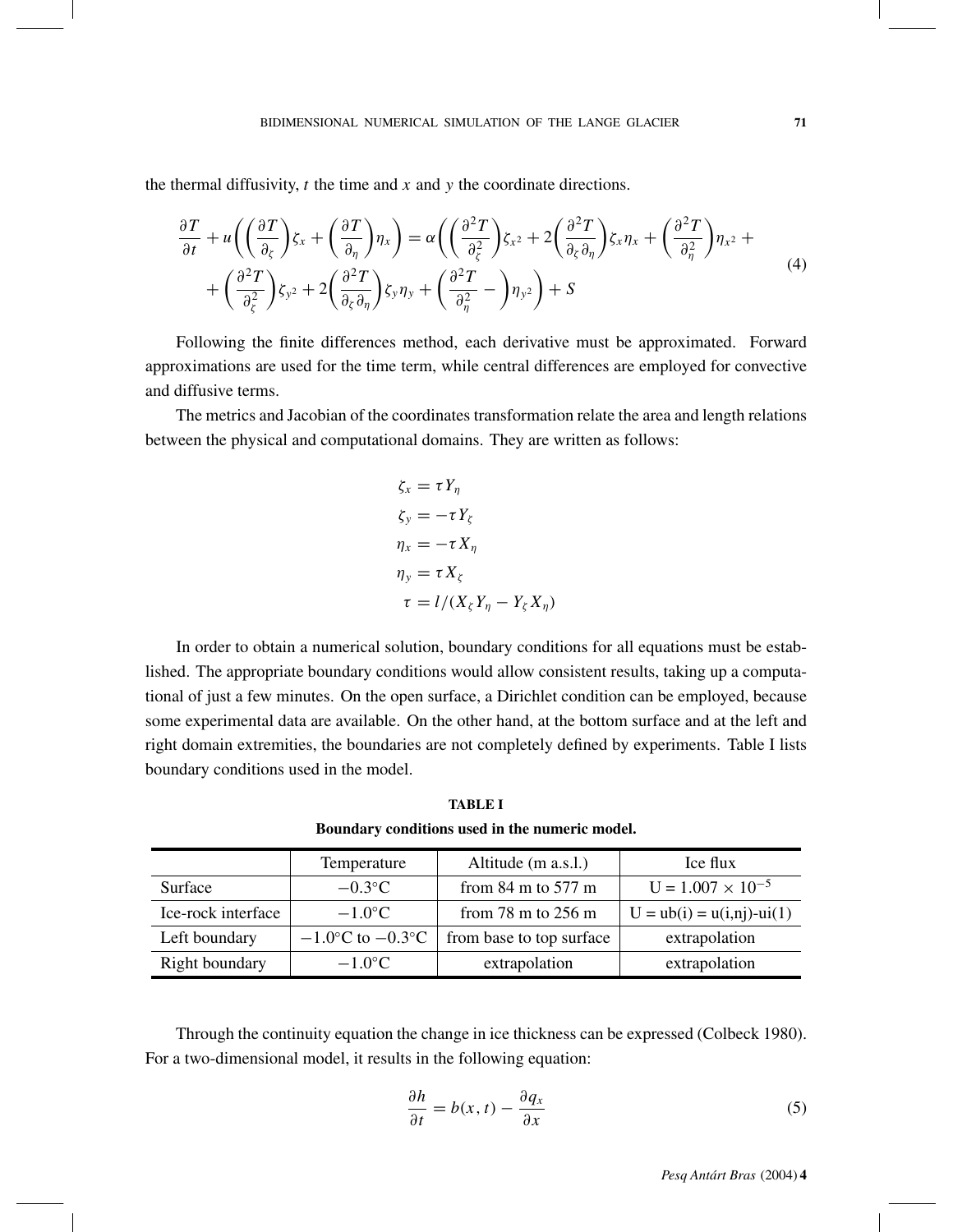where *b* is the accumulation balance and  $q_x$  is the ice flux as a function, of its position and time. It is calculated using Equation (6):

$$
q_x(x,t) = -2A(n+2)^{-1} (\rho g)^n \alpha^{n-1} \left(\frac{\partial h_s}{\partial x}\right) h^{n+2} + h u_b(x,t) \tag{6}
$$

where  $\alpha = \frac{\partial n_s}{\partial x}$  (*h<sub>s</sub>* is the altitude) and  $A = 6.8 \cdot 10^{-15} s^{-1} kPa^{+3}$ , using the finite differences method that results in the following equation: method that results in the following equation:

$$
q_x(x,t) = -2A(n+2)^{-1}(\rho g)^n \left(\frac{h_s(i+1,j) - h_s(i-1,j)}{2\partial x}\right)^n h^{n+2} + hu_b(x,t) \tag{7}
$$

Other important processes, which are known to occur at KGI's glaciers, such as water interacting with the lower boundary (Hambrey 1994) and ice melting, which could make this model very complex, will be investigated in future work.

### **NUMERICAL RESULTS**

The computational mesh for the Lange Glacier contains  $155 \times 6$  equally spaced points. Vertical and horizontal points were established according to available experimental data. Figure 3b shows the computational grid for this flow situation. Figure 4 displays vector fields for small regions around points A and B as indicated in Figure 3a. Velocity tends to increase from bedrock to ice surface and from A to B, as expected.



Fig. 3 – Ice surface and bedrock elevation along line A-B (3a), and computational grid for Lange Glacier,  $155 \times 6$  points (3b). Arrows identify areas detailed in Figure 4.

Using the equation of continuity, we observed the response of the Lange Glacier ice when changing the present accumulation rate, approximately  $0.6 \text{ m y}^{-1}$  water equivalent, see Simões et al. (2004, this volume). Running the model for 100 years, with a net accumulation rate 20% greater than the present one, does not significantly modify the glacier thickness. A net accumulation rate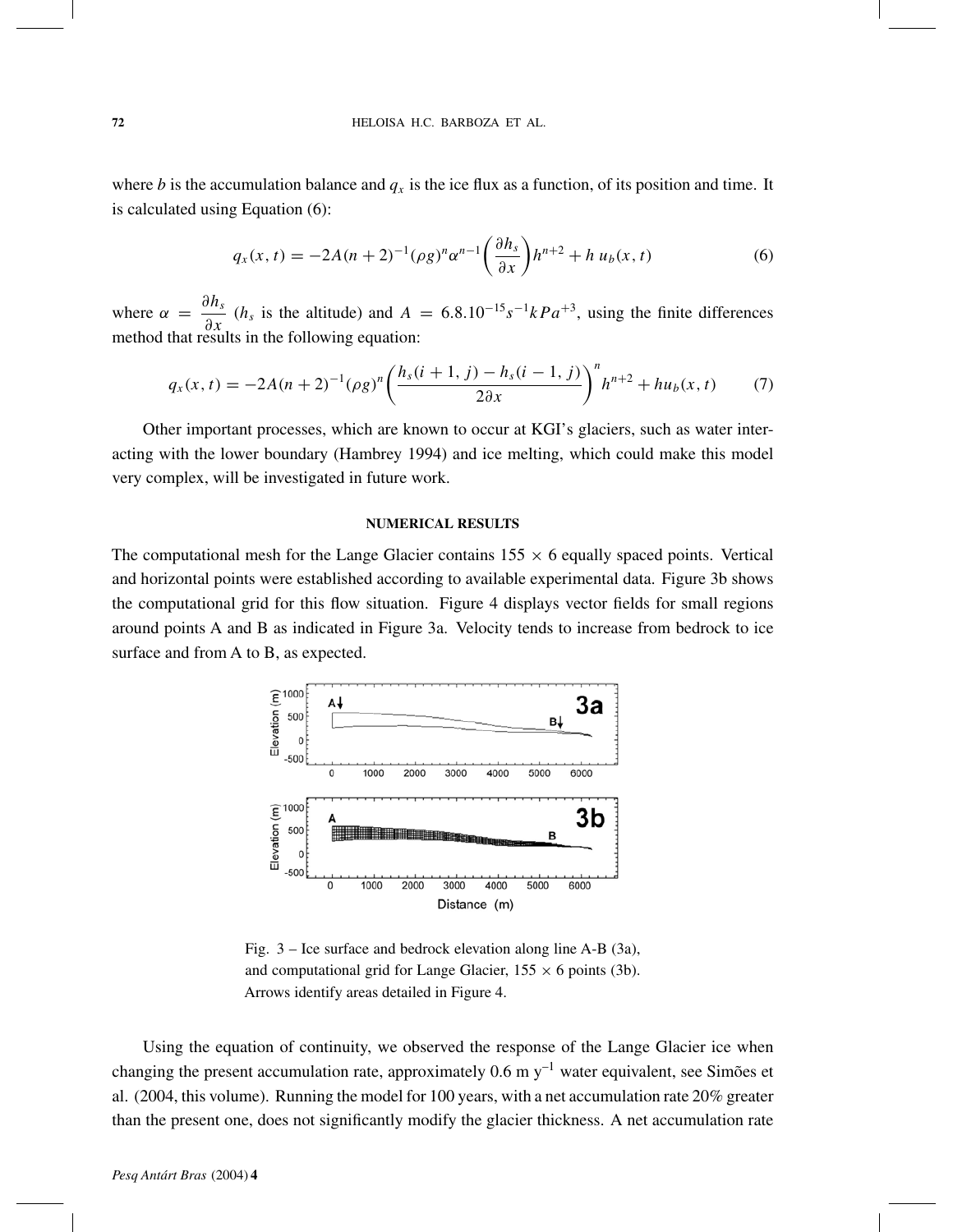

Fig. 4 – Vector fields for regions A (4a) and B (4b), as identified by arrows in Figure 3a.

increase of 50% would result in an increase of about 26 m in the elevation profile (Figure 5). Conversely, a 50% reduction in the net accumulation rate would lower the surface by 26 m, after 100 years (Figure 6).

## **CONCLUSION**

This stable model is able to provide qualitative information on the velocity of the ice column. Small variations in the net accumulation rate, less than 20% of the present value, do not significantly change the surface morphology. The model, when run for 100 years with a reduction of 50% in the net accumulation rate and at a constant temperature, produces a 26 m lowering of the surface before, reaching a new equilibrium state. The Lange Glacier internal deformation is not very sensitive to variations in the net accumulation rate, at least in the temporal scale of this study, less than 100 years. This model does not consider the basal sliding component, therefore, it is unrealistic because the ice that makes up Lange Glacier is at or near the melting pressure point. Further developments must de added to this component and to the impact of surface melting, due to regional atmospheric warming.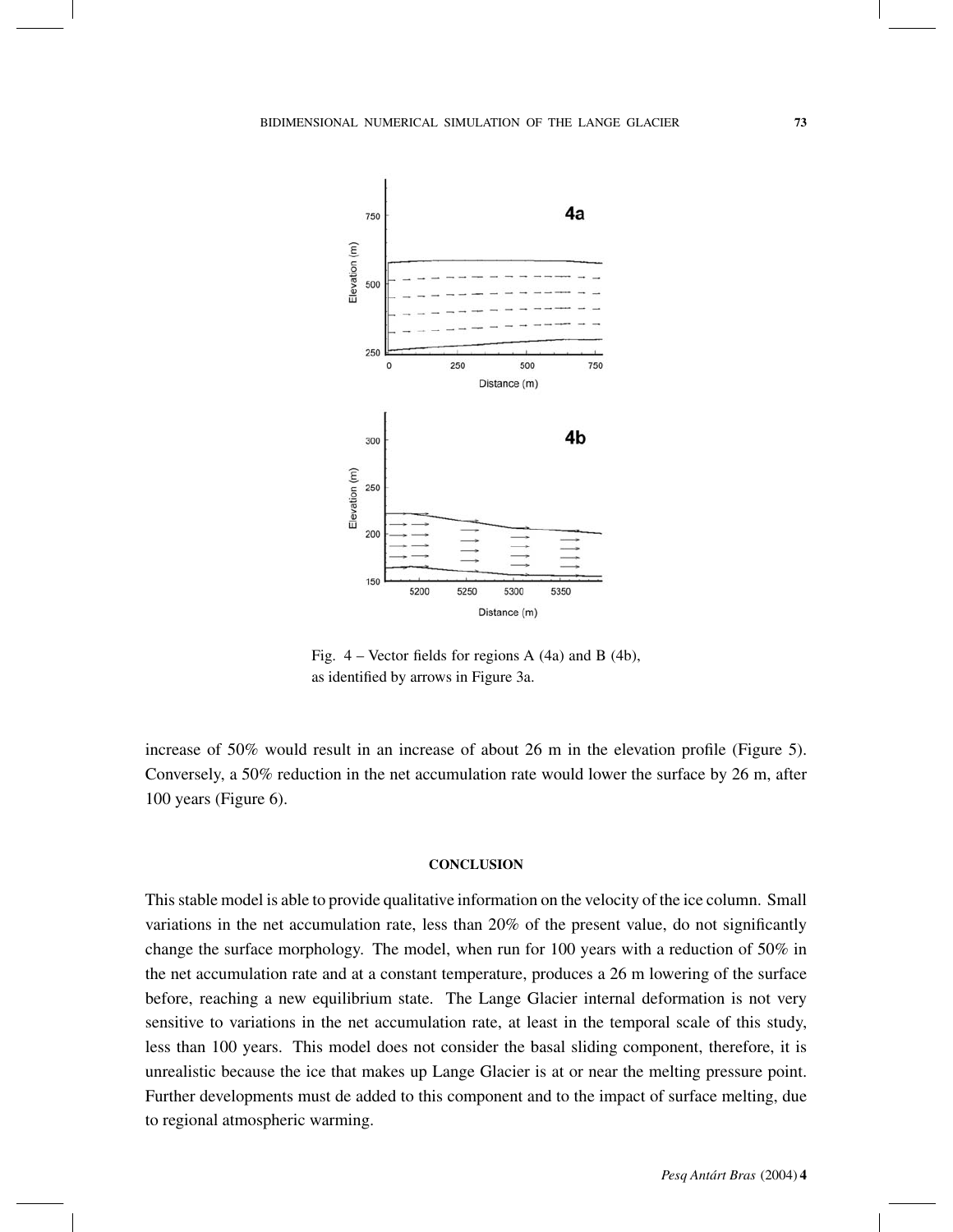

Fig. 5 – Lange glacier surface variation after running the model for 100 years, with a net accumulation rate 50% greater than the present one.



Fig. 6 – Lange glacier surface variation after running the model for 100 and 1000 years with a net accumulation rate 20% smaller than the present one.

## **ACKNOWLEDGMENTS**

The Brazilian Antarctic Programme (PROANTAR), through a grant to JC Simões, Brazilian National Council for Scientific and Technological Development – CNPq project (48.024.3/00-0), supported this work. The first author thanks CNPq for the studentship 190161/99-0. We also thank Norbert Blindow, *Universität Münster*, Germany, for providing the unpublished RES (radio echo-sounding) data.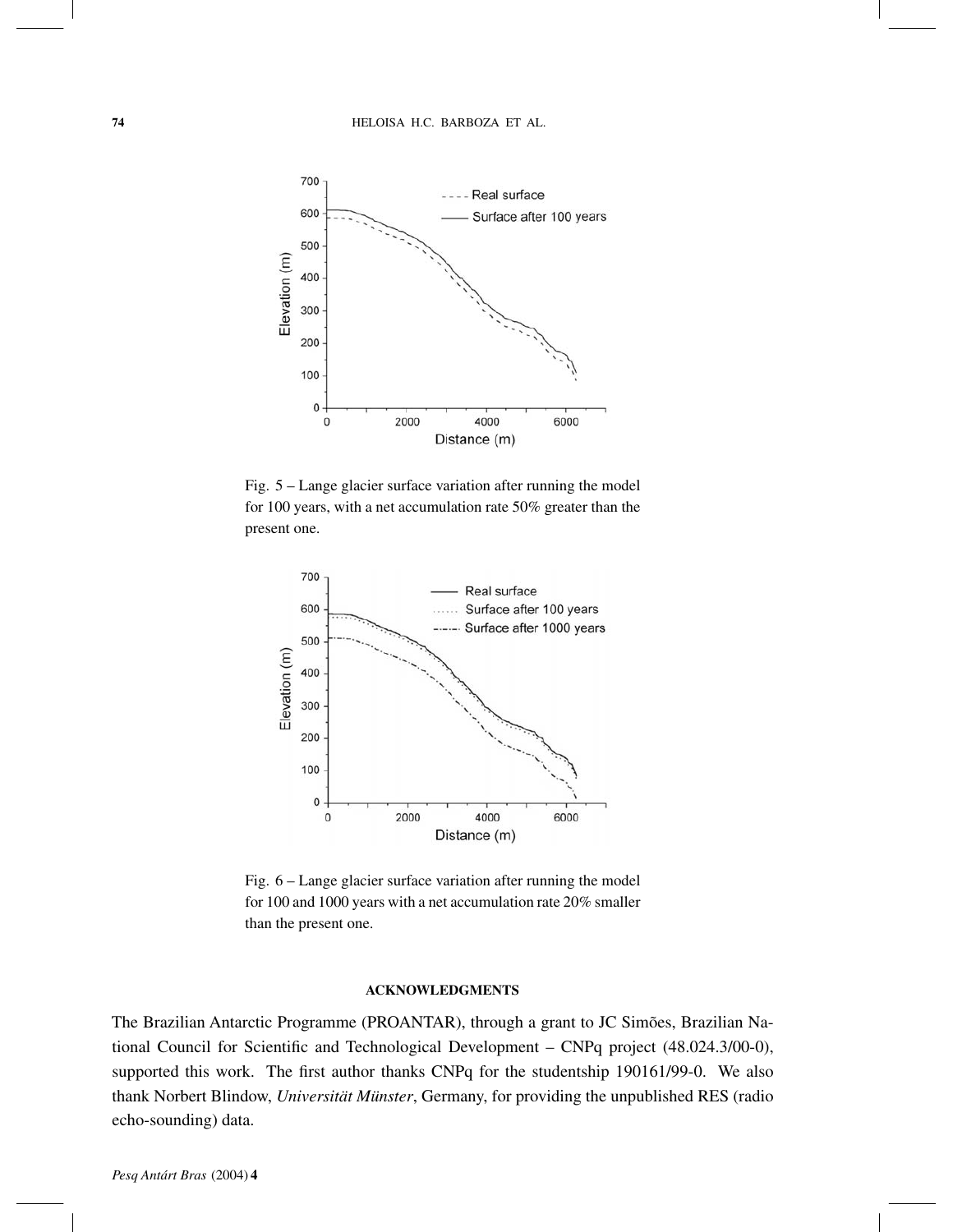#### **RESUMO**

Neste trabalho, modela-se simplificadamente o fluxo da geleira de descarga Lange (ilha Rei George, Antártica) para estimar seu estado de equilíbrio e as respostas morfológicas às mudanças na taxa de acumulação. O modelo bidimensional, representativo e estável, fornece resultados qualitativos para a velocidade no domínio, baseado no método das diferenças finitas. Para calibrar o modelo, medidas da velocidade da geleira foram obtidas durante a XVIII Operação Antártica Brasileira no verão austral de 1999/2000. O modelo indica que variações na taxa de acumulação líquida, menores que 20% do valor atual, não resultariam em mudanças significativas na morfologia superficial da geleira. Mesmo a redução em 50% desta taxa resultaria somente no rebaixamento da superfície em 26 m, em 100 anos. Estes resultados reforçam a idéia de uma geleira perto do estado de equilíbrio (*steady-state*).

**Palavras-chave:** massas de gelo, fluxo glacial, simulação numérica.

#### **REFERENCES**

- ANDERSON DA, TANNEHILL JC AND PLETCHER RH. 1984. Computational Fluid Mechanics and Heat Transfer. New York: McGraw-Hill, 598 p.
- Arigony-Neto J. 2001. Determinação e interpretação de características glaciológicas e geográficas com sistema de informações geográficas na Área Antártica Especialmente Gerenciada Baía do Almirantado, Ilha Rei George, Antártica. Porto Alegre: Universidade Federal do Rio Grande Sul, 84 p. Unpublished M.Sc. dissertation.
- Battke Z. 1990. Admiralty Bay, King George Island. Map, 1: 50.000. Warsaw: Nakladem Instytutu Ekologii, Polish Academy of Science.
- Braun M, Simões JC, Vogt S, Bremer UF, Blindow N, Pfender M, Saurer H, Aquino FE and Ferron FA. 2001. An improved topographic database for King George Island – compilation, application and outlook. Antarct Sci 13: 41–52.
- de-Bortoli AL. 2000. Introdução à Dinâmica de Fluidos Computacional. Porto Alegre: UFRGS, 134 p.
- Ferron FA, Simões JC, Aquino FE and Setzer AW. 2004. Air temperature time series for King George Island, Antarctica. Pesq Antart Bras 4: 155–169.
- Hambrey MJ. 1994. Glacial Environments. London: UCL Press. 295 p.
- Macheret YuYa and Moskalevsky MYu. 1999. Study of Lange Glacier on King George Island, Antarctica. Ann Glaciol 29: 202–206.
- MACHERET YUYA, MOSKALEVSKY MYU, SIMÕES JC AND LADOUCH L. 1998. Structure and regime of King George Island ice sheet, South Shetlands Island, Antarctica, as a typical glacier in the south subpolar region. Salzburguer Geograph Mater 28: 73–80.
- Paterson WSB. 1994. The Physics of Glaciers. Oxford: Elsevier, 480 p.
- PICHLMAIER M, AQUINO FE, SANTOS DA SILVA C AND BRAUN M. 2004. Suspended sediments in Admiralty Bay, King George Island (Antarctica). Pesq Antart Bras 4: 77–85.